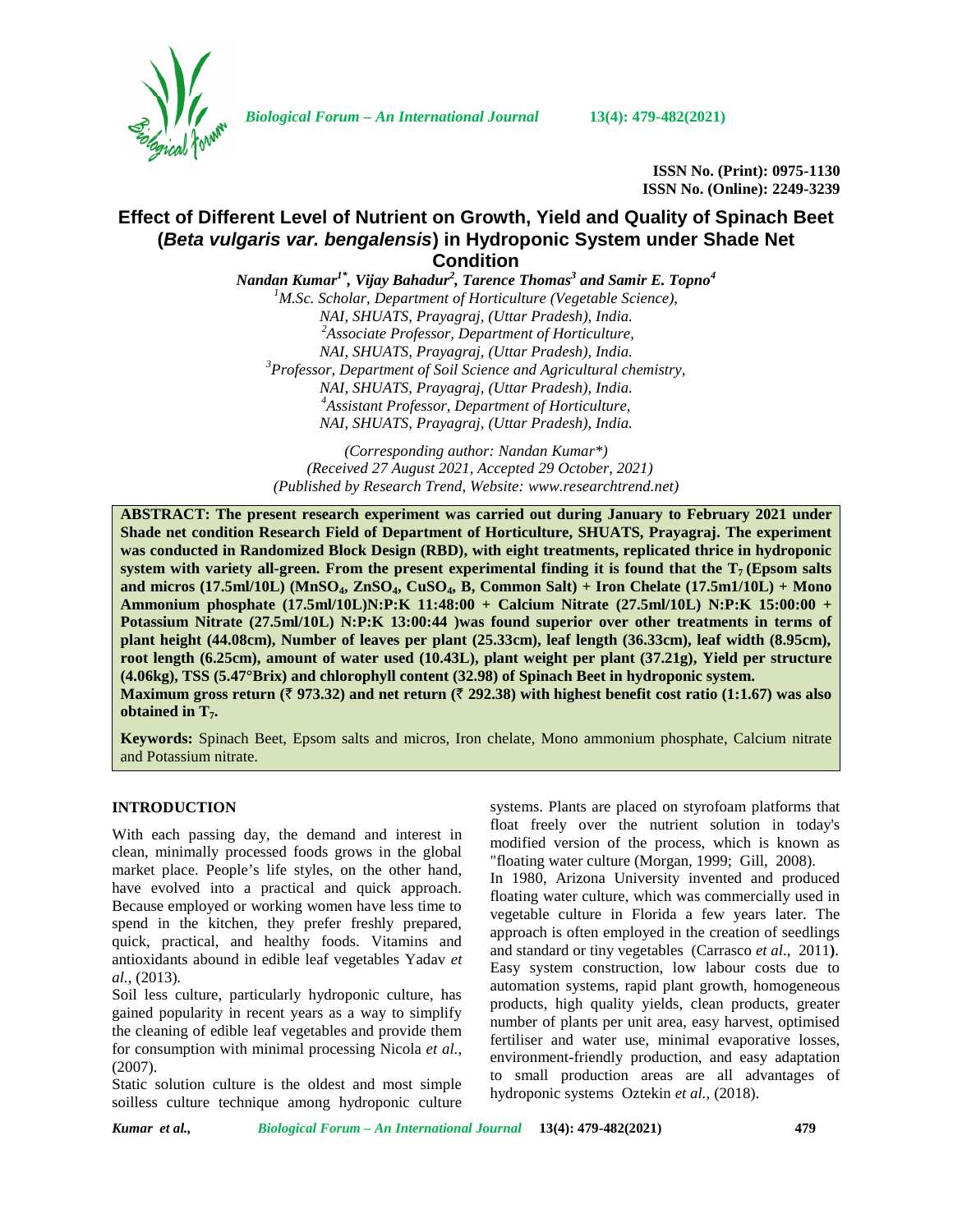Dr. Alen Cooper created NFT in the mid 1960s in England to address the limitations of the ebb and flow method. Water or fertilizer solution circulates throughout the system and enters the growing tray via a water pump that does not have a timer Domingues *et al.,* (2012).

Many leafy greens may be easily produced in a hydroponics system, and spinach Beet production is the most extensively employed commercially. Several hydroponic experiments utilizing spinach as a model crop were recently undertaken Sharma *et al*., (2018).

In a hydroponic system, the spinach beet (*Beta vulgaris var. bengalensis*) is one of the most commonly grown plants. It is a perennial leafy crop that is grown in both traditional agricultural and hydroponic systems all over the world. Spinach is incredibly nutritious and offers numerous health benefits due to its high quantities of vitamins, minerals, protein, and omega-3. Spinach is a popular food to cultivate in hydroponic systems

because of its rapid growth and high nutritional value Petrea *et al.,* (2013).

## **MATERIALS AND METHODS**

The present investigation was carried out during January-February 2021 at The Research field, Department of Horticulture, Naini Agricultural Institute, Sam Higginbottom University of Agriculture, Technology and Sciences, Prayagraj (U.P.) India. The experiment was laid out in Randomized Block Design (RBD) with 8 treatments and each treatment replicated thrice. Total number of treatments were eight *viz*.  $T_1$  to  $T_7$  Nutrients (Epsom salts and micros (MnSO<sub>4</sub>, ZnSO<sub>4</sub>,  $CuSO<sub>4</sub>$ , B, Common Salt) + Iron Chelate + Mono Ammonium phosphate + Calcium Nitrate + Potassium Nitrate) used as different concentration and  $T_8$  (Control tab water) treatment details are given in Table 1.

| Table 1. |  |
|----------|--|
|----------|--|

| <b>Treatments</b> | <b>Epsom salts and</b><br>$micros$ (ml/10L)<br>$(MnSO4, ZnSO4, CuSO4)$<br><b>B</b> , Common Salt) | <b>Iron Chelate</b><br>m!/10L | Mono<br>Ammonium<br>Phosphate<br>m!/10L | Calcium<br><b>Nitrate</b><br>m!/10L | <b>Pottasium</b><br><b>Nitrate</b><br>m!/10L |
|-------------------|---------------------------------------------------------------------------------------------------|-------------------------------|-----------------------------------------|-------------------------------------|----------------------------------------------|
| m                 | 2.5                                                                                               | 2.5                           | 2.5                                     | 12.5                                | 12.5                                         |
| m                 |                                                                                                   |                               |                                         | ۱5                                  | 15                                           |
|                   | 7.5                                                                                               | 7.5                           | 7.5                                     | 17.5                                | 17.5                                         |
| m                 | 10                                                                                                | 10                            | 10                                      | 20                                  | 20                                           |
| m                 | 12.5                                                                                              | 12.5                          | 12.5                                    | 22.5                                | 22.5                                         |
|                   | 15                                                                                                | 15                            | 15                                      | 25                                  | 25                                           |
| m                 | 17.5                                                                                              | 17.5                          | 17.5                                    | 27.5                                | 27.5                                         |
| m                 |                                                                                                   | $\theta$                      |                                         |                                     |                                              |

**Climatic condition in the experimental site.** The Prayagraj district is located in the subtropical section of Uttar Pradesh, which has extremely hot summers and relatively cold winters. The location's highest temperature ranges from 46°C to 48°C, with temperatures rarely falling below 4°C or 5°C. The relative humidity level varies from 20 % to 94 %. The yearly rainfall average in this area is roughly 1013.4 mm. During the winter, however, there is a higher chance of precipitation.



Research field visit by Hon'ble Vice Chancellor and Head of Department, Horticulture, SHUATS, Prayagraj.



General view of Spinach beet at 45 DAT.

## **RESULTS AND DISCUSSION**

The result of the present investigation, regarding the Effect of different levels of nutrient on growth, yield and quality of Spinach Beet (*Beta vulgaris* var. *bengalensis*) in hydroponic system under shade net have been discussed and interpreted in the light of previous research work done in India and abroad. The experiment was conducted in Randomized block design with 8 treatments and three replications. The result of the experiment are summarized Table 2&3.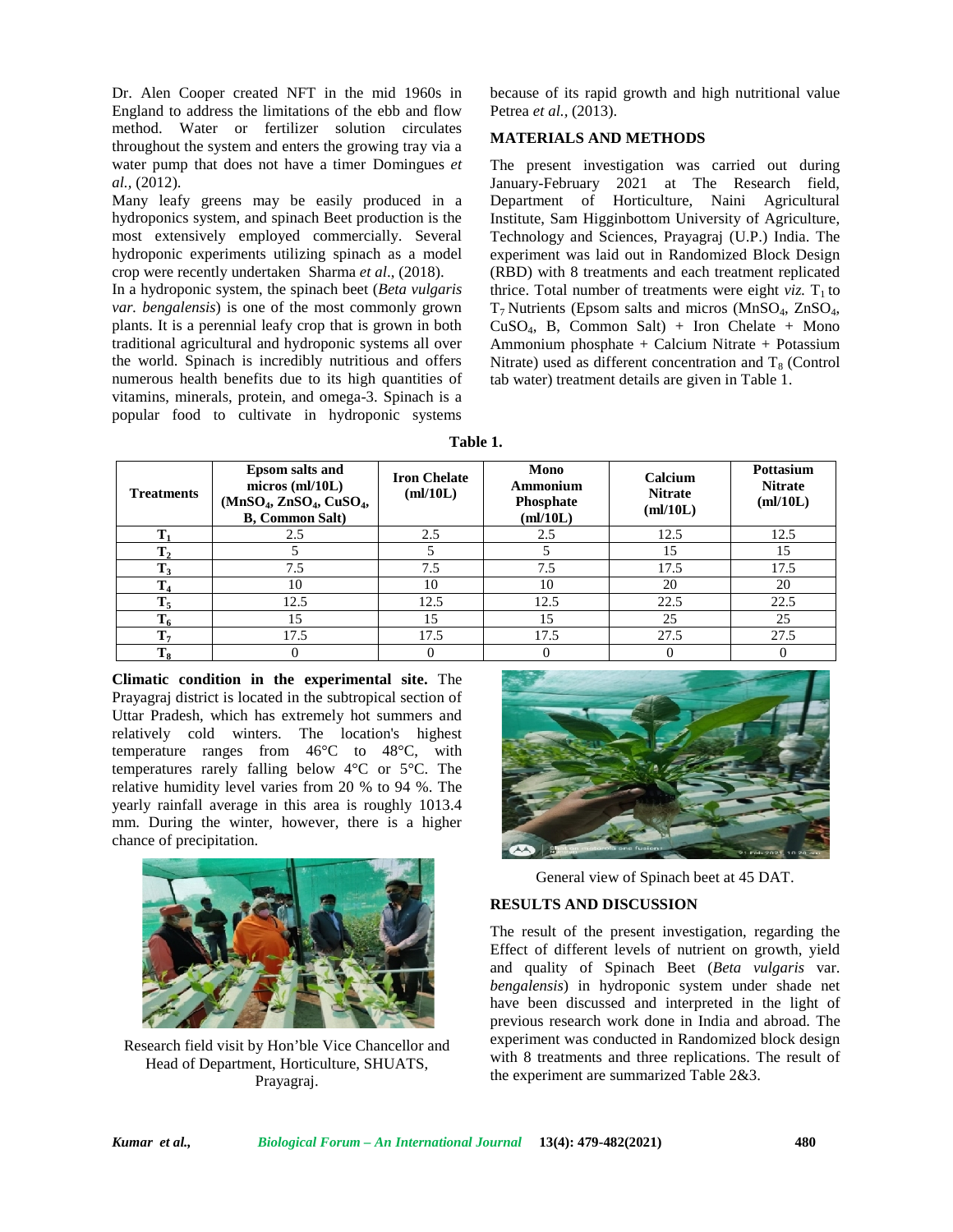Among the growth, yield and quality components there was significant difference in treatments at 45 DAT. Significantly higher plant height (cm), Number of leaves per plant (cm), leaf length (cm), leaf width (cm), root length (cm), amount of water used (L.). (44.08cm, 25.33cm, 36.33, 8.95cm, 6.25cm, 27.58cm, 10.43L) in the treatment  $T_7$  (Epsom salts and micros (17.5ml/10L) + Iron Chelate (17.5m1/10L) + Mono Ammonium phosphate (17.5ml/10L) + Calcium Nitrate (27.5ml/10L) + Potassium Nitrate (27.5ml/10L). However, in the treatment  $T_4$ ,  $T_5$  and  $T_6$  was observed to be statistically at par with  $T_7$ .

It may attributed to the adequate supply of nutrient, higher uptake and recovery of applied nutrient with application of different nutrient particularly Calcium Nitrate and Potassium Nitrate might have enhanced cell division and formation of more tissues resulting in luxuriant vegetative growth and thereby increasing plant height similar finding was reported by Genuncio *et al.,* (2012). The increase in plant spread and number of leaves per plant in best treatment is due to different treatment combination of Mono Ammonium phosphate. With nitrogen fertilizer or recommended dose of nutrient the similar finding has been reported by Daniel *et al.,* (2017).

Significantly higher, plant weight (37.21g), Yield per structure (4.06kg), TSS (5.47°Brix) and Chlorophyll

content (32.98) were observed in the treatment  $T_7$ (Epsom salts and micros  $(17.5 \text{ml}/10 \text{L})$  + Iron Chelate (17.5m1/10L) + Mono Ammonium phosphate (17.5ml/10L) + Calcium Nitrate (27.5ml/10L) + Potassium Nitrate (27.5ml/10L). However, in the treatment  $T_4$ ,  $T_5$  and  $T_6$  was observed to be statically at par with  $T_7$ . Similar finding were reported by Maneejantra *et al.,* (2016); Wang *et al.,* (2017); Oztekin *et al*., (2018).

The maximum gross return was recorded in treatment  $T_7$  (Epsom salts and micros (17.5ml/10L) + Iron Chelate (17.5m1/10L) + Mono Ammonium phosphate (17.5ml/10L) + Calcium Nitrate (27.5ml/10L) + Potassium Nitrate (27.5ml/10L), with Rs. 973.32 structure<sup>-1</sup> and maximum net return was recorded in treatment  $T_6$  with, Rs. 315.46 per structure. Maximum Cost benefit ratio was recorded in treatment  $T_7$  with 1:1.67.

As the economics is the need of the farmers while taking decision regarding the adoption of the techniques and scientific knowledge Hence,  $T_7$  (Epsom salts and micros, Iron Chelate and Mono Ammonium phosphate  $(17.5 \text{ml}/10 \text{L}) + \text{Calcium Nitrate}$  and Potassium Nitrate (27.5ml/10L) recorded highest cost benefit ratio is due to low cost of nutrient and high productivity and enhanced Chlorophyll content of leaves, which increase the market value of the crop.

### **Table 2: Effects of different levels of nutrients on Plant height (cm), Plant spread (cm), Number of leaves, Leaf length (cm), Leaf width (cm), Root length (cm), Amount of water used (in liter), Average plant weight (g), Total Yield (kg), TSS (°B),and Chlorophyll content of spinach Beet [***Beta vulgaris var. bengalensis***].**

| Symbo           | Plant<br>height<br>(c <sub>m</sub> ) | Plant<br>spread<br>(cm) | <b>Number</b><br>of leaves | Leaf<br>length<br>(c <sub>m</sub> ) | Leaf<br>width<br>(cm) | Root<br>length<br>(cm) | Amount of<br>water used<br>(in liter) | Average<br>plant weight<br>$\left( \mathbf{g} \right)$ | <b>Total</b><br>Yield<br>(kg) | <b>TSS</b><br>$({}^{\circ}B)$ | Chlorophy<br>Il content |
|-----------------|--------------------------------------|-------------------------|----------------------------|-------------------------------------|-----------------------|------------------------|---------------------------------------|--------------------------------------------------------|-------------------------------|-------------------------------|-------------------------|
| $T_1$           | 34                                   | 15.29                   | 23.25                      | 4.2                                 | 2.67                  | 17.08                  | 8.33                                  | 27.18                                                  | 1.9                           | 5.22                          | 23.32                   |
| T <sub>2</sub>  | 34.41                                | 18.8                    | 26.08                      | 5.83                                | 3.38                  | 17.41                  | 8.73                                  | 30.55                                                  | 2.39                          | 5.24                          | 24.86                   |
| $T_3$           | 36.08                                | 20.04                   | 28.33                      | 7.08                                | 4.13                  | 18.91                  | 9.23                                  | 32.88                                                  | 3.12                          | 5.25                          | 26.75                   |
| $T_4$           | 38.08                                | 22.54                   | 30.75                      | 7.25                                | 4.3                   | 19.66                  | 9.67                                  | 35.44                                                  | 3.33                          | 5.34                          | 30.15                   |
| $T_5$           | 39.58                                | 23.21                   | 32.25                      | 8.16                                | 5.71                  | 21.16                  | 9.8                                   | 35.55                                                  | 3.44                          | 5.41                          | 31.6                    |
| $T_6$           | 40.66                                | 24.79                   | 33                         | 8.53                                | 5.96                  | 26.16                  | 9.87                                  | 36.52                                                  | 3.61                          | 5.47                          | 31.73                   |
| T <sub>7</sub>  | 44.08                                | 25.33                   | 36.33                      | 8.95                                | 6.25                  | 27.58                  | 10.43                                 | 37.21                                                  | 4.06                          | 5.8                           | 32.98                   |
| $T_8$           | 30.16                                | 12.13                   | 13.25                      | 2.29                                | 0.7                   | 17.08                  | 6.9                                   | 23.29                                                  | 0.925                         | 4.95                          | 21.12                   |
| F-Test          | S                                    | S                       | S                          | S                                   | S                     | S                      | S                                     | S                                                      | S                             | S                             | S                       |
| S.Ed<br>$(\pm)$ | 3.02                                 | 1.96                    | 1.8                        | 0.72                                | 0.52                  | 3.02                   | 0.16                                  | 1.11                                                   | 0.24                          | 0.13                          | 2.2                     |
| C.D. at<br>0.5% | 6.46                                 | 4.21                    | 3.87                       | 1.55                                | 1.12                  | 6.49                   | 0.35                                  | 2.38                                                   | 0.51                          | 0.27                          | 4.73                    |

**Table 3: Gross return, Net return and cost benefit ratio of different treatments.**

| <b>Treatment</b><br><b>Symbol</b> | Yield $(Kg)$ | <b>Gross Return</b> | Cost of<br>production | <b>Net Return</b> | <b>Cost: Benefit</b><br>ratio |
|-----------------------------------|--------------|---------------------|-----------------------|-------------------|-------------------------------|
|                                   | 15.16        | 455.00              | 400.94                | 54.06             | 1.13                          |
| $\mathbf{T_{2}}$                  | 19.12        | 573.60              | 430.94                | 142.66            | 1.33                          |
| $\mathbf{T}_3$                    | 24.96        | 748.80              | 460.94                | 287.86            | 1.62                          |
| L 4                               | 26.64        | 799.20              | 490.94                | 308.26            | 1.63                          |
| $\mathbf{T}_5$                    | 27.52        | 825.60              | 520.94                | 304.66            | 1.58                          |
|                                   | 28.88        | 866.40              | 550.94                | 315.46            | 1.57                          |
| T <sub>7</sub>                    | 32.44        | 973.32              | 580.94                | 292.38            | 1.67                          |
| L یو                              | 7.40         | 222.00              | 220.94                | 1.06              | 1.01                          |